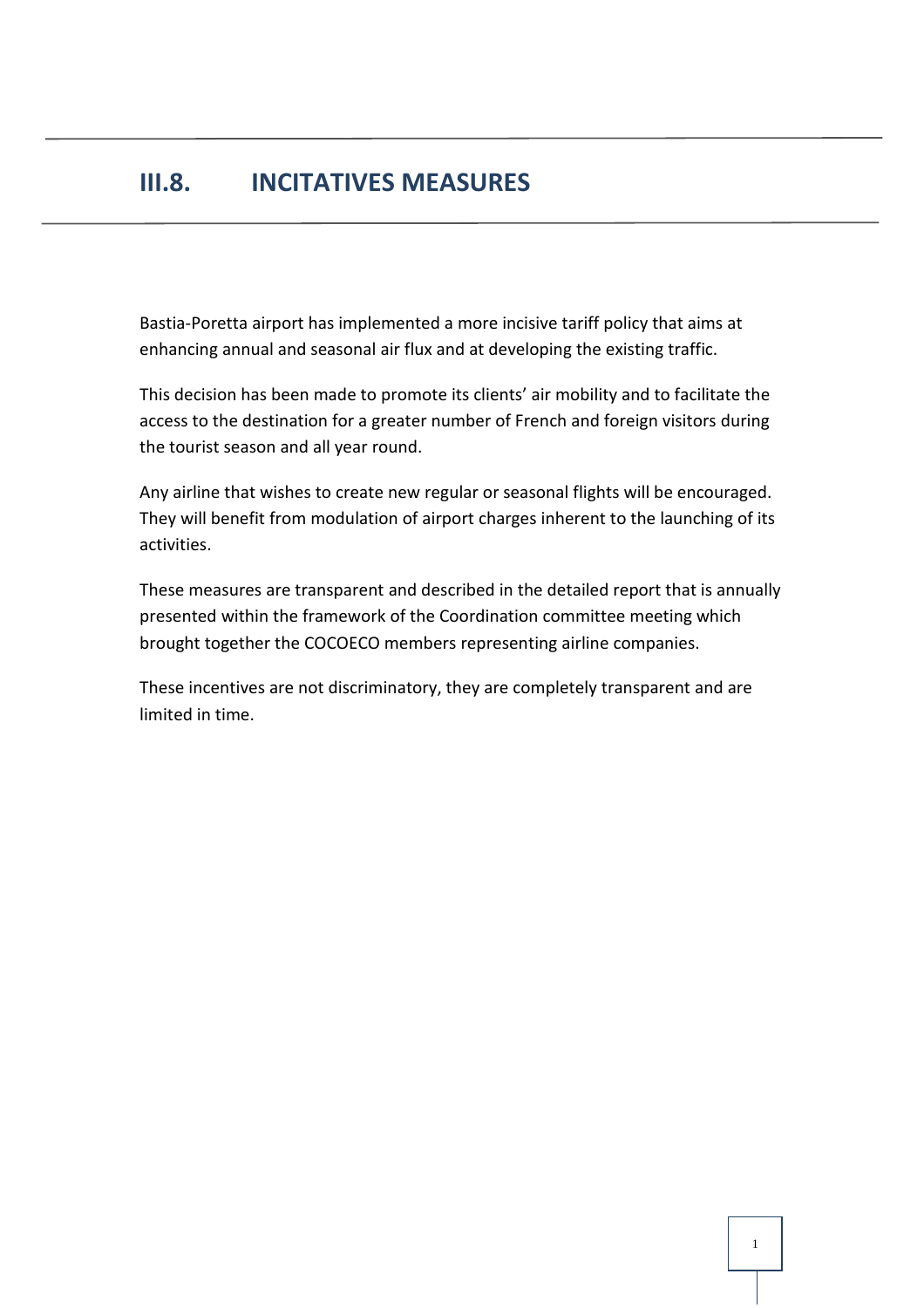## **CREATION OF A NEW ROUTE**

The creation of any new route from or to Bastia airport that meets the criteria mentioned below can benefit from these new incentives.

However, a new destination shall be subject to prior agreement between the airline and the airport.

Indeed, Bastia airport is obliged to have the finances under the control of its management structure thus making it necessary to verify that the creation of a new route has a beneficial impact on the platform.

In case of disagreement, the airline shall bring the elements of its own analysis, its report on potential outputs, elements proving that the new flight will not be competitive or detrimental to existing routes in the catchment area. If agreement is not reached after an analysis, the airline will be able to implement the flight but it will not benefit from the incentives proposed by the airport.

## **I.1.a Eligibility**

The creation of any new route from or to Bastia airport that meets the criteria mentioned below could benefit from modulations of airport charges, subject to a prior verification by the airport that the flight will achieve a reasonable profit margin. If this requirement is not met the measures cannot be enacted.

A new route is considered under the following conditions:

- It is a 'regular' or 'charter' flight ;
- It is operated by an airline carrying passengers that has paid the invoice in full and within the deadline, in accordance with the general Terms and Conditions of Sales;
- The catchment area of the airport has not been occupied by any regular or charter flight from Bastia in the last 6 months;
- The program requires at least the following: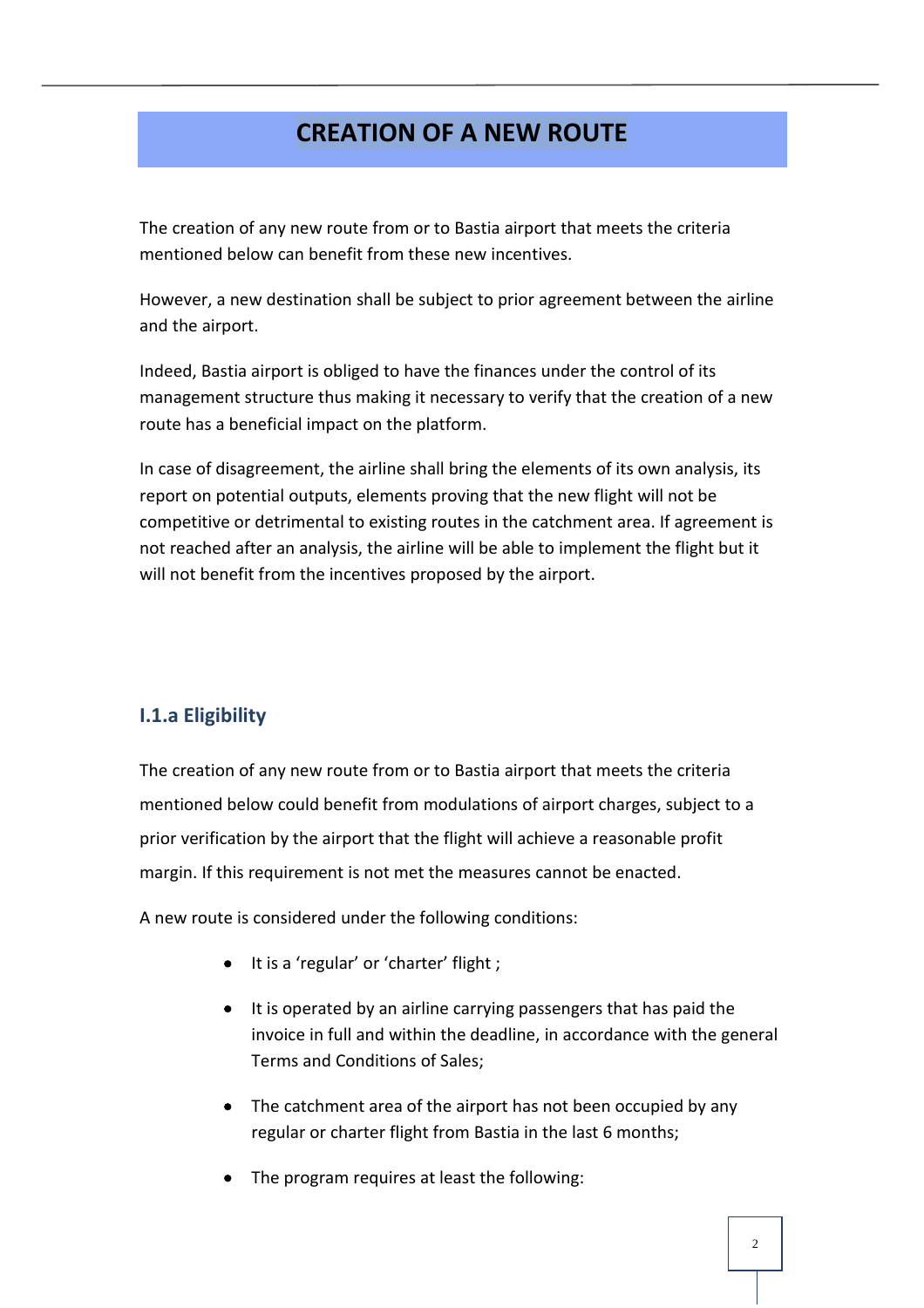- **Domestic flights :** minimum 20 rotations or 2 000 seats (round trip) (1 000 seats one way) for the summer IATA season, minimum 15 rotations or 1 500 seats (round trip) (750 seats one way) for the winter IATA season.
- **International and European flights:** minimum 15 rotations or 1 500 seats (round trip) (750 seats one way) for the summer IATA season, minimum 10 rotations or 1 000 seats (round trip) (500 seats one way) for the winter IATA season. Companies having decided to operate a regular or charter flight without a commercial stop will have the same reductions that other airlines benefit from for the same destination at the given moment. A destination that has benefitted from a subsidy within an OSP will not be eligible for the incentives.

## **I.1.b. IMPLEMENTATION MODALITY**

The implementation of modulations of charges is carried out separately for the summer and winter IATA seasons, the incentives applied to IATA in the summer are also applicable to the same flights in the winter, subject to compliance with eligibility criteria.

| <b>IATA Season</b>   | Modulation of landing fees | Modulation of passenger fees |
|----------------------|----------------------------|------------------------------|
| Summer 1 OR Winter 1 | 75%                        | 60%                          |
| Summer 2 OR Winter 2 | 50%                        | 40%                          |
| Summer 3 OR Winter 3 | 25%                        | 20%                          |

| Season 1 : summer or winter IATA season following the creation of the route |
|-----------------------------------------------------------------------------|
| Season 2 : the season following season 1                                    |
| Season 3 : the season following season 2                                    |

For each of the aeronautic winter or summer seasons, the standard tariff in effect shall be applied for all fees at the end of the 3rd season.

The agreed modulation charges shall be paid in the form of an invoice discount starting from the first month of the operational route; invoices are carried out on a monthly basis.